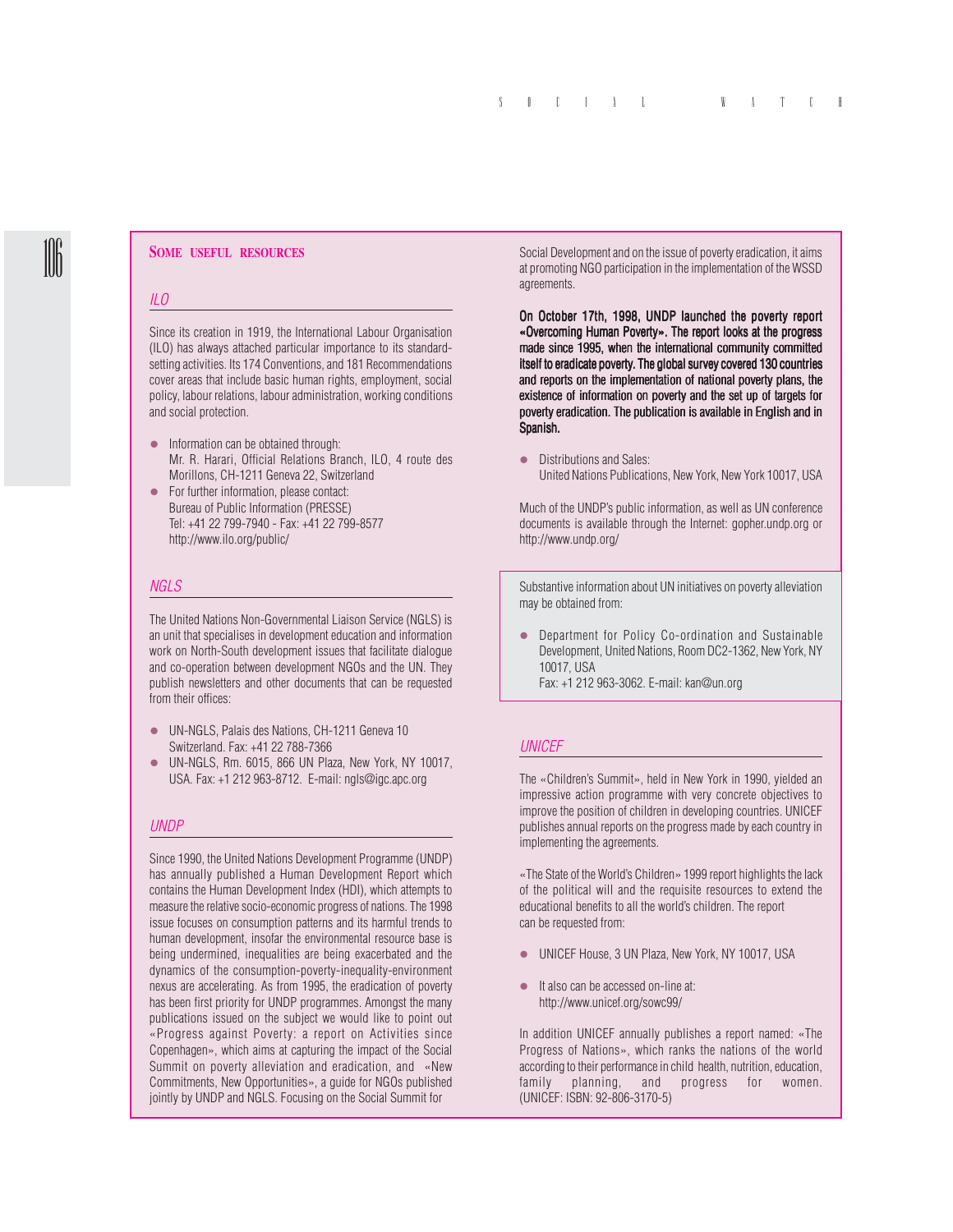# *UNRISD*

The United Nations Research Institute for Social Development (UNRISD) is an independent research agency subsidised by governments, development organisations and other organisations. The institute carries out research, publishes studies, and organises seminars on a broad range of social problems in developing countries, e.g. on: «how development policies and processes of economic, social and environmental change affect different social groups». (UNRISD: 30 years of research for Social Development, 1993) Of particular interest for WSSD follow-up: «After the Social Summit: implementing the Programme of Action», an UNRISD report on a round-table seminar on the Summit's follow-up.

This report and the UNRISD publications catalogue, can be obtained from:

• UNRISD Reference Centre, Palais des Nations, CH-1211 Geneva 10, Switzerland Tel: +41 22 798-8400 - Fax: +41 22 740-0791

# *WORLD BANK*

The World Bank publishes numerous reports, evaluations and studies, that can be requested from their publications office:

• The World Bank, Box 7247-8619, Philadelphia, PA 19170-8619 E-mail: BOOKS@worldbank.org

The World Bank publishes annually its World Development Report. This year's World Development Report, the twenty-first in this annual series, examines the role of knowledge in advancing economic and social well-being. Because knowledge is at the heart of economic growth and sustainable development, understanding how people and societies acquire and use it-and why they sometimes fail to do so-is essential to improving people's lives, especially the lives of the poor.

- $\bullet$  The report is available on-line at: http: //www.worldbank.org/wdr/wdr98/
- Mail order to: The World Bank, P.O. Box 960, Herndon, VA 20172-0960, USA Or fax order to: +1 703 661-1501 Or call: +1 703 661-1580

Transmit your pre-paid order via electronic mail on the INTERNET to: books@worldbank.org

Information about specific Bank projects or Bank policies can be requested from:

• The World Bank, Public Information Centre, 1818 H Street,

NW, Washington DC 20433, USA Fax: +1 202 522-500 E-mail: pic@worldbank.org

or through the Internet accessing the Bank's gopher (gopher.worldbank.org) or the Bank's home page: http://www.worldbank.org/

### *OECD*

Since «there is a pressing need for an agreed system for tracking progress in achieving the basic development objectives, and also to avoid adding to reporting burdens on partner countries», a working set of core indicators was worked out by the DAC (Development Assistance Committee of the OECD). An initial collection of those indicators is now available on the Internet at: http://www.oecd.org/dac/indicators

# SOME GLOBAL NGO RESOURCES

THE «HUMAN RIGHTS IN DEVELOPING COUNTRIES YEARBOOK», compiled » by human rights institutes in Norway, Austria, the Netherlands, and Sweden, reports annually on the human rights (including social and economic rights) situation in a number of developing countries with which an aid relationship exists. The reports are developed by researchers who carry out their studies in the country in question. These reports provide valuable factual information about social economic development. Edited by: Peter Baehr, Hilde Hey, Jacqueline Smith, Theresa Swinehart. Published by Kluwer Law International, The Hague/London/Boston

AMNESTY INTERNATIONAL is «a world-wide movement of people acting on the conviction that governments must not deny individuals their basic human rights». AI's yearly country by country report is available from:

• Amnesty International Publications, 1 Easton Street, London<br>WC1X 8DJ, UK. • Tel: +44 171 413-5500 Tel: +44 171 413-5500

«THE REALITY OF AID» REPORT is an Independent review of international aid. This report is published annually by ICVA, Eurostep and Action Aid. NGOs from 21 OECD countries work together to provide a detailed appraisal of current aid levels, recent changes in aid policies, and the prospects for the future. Country by country they look at the quality of aid.

Published by: Earthscan Publication Ltd, 120 Pentonville Road, London N1 9JN, UK. E-mail: earthinfo@earthscan.co.uk http://www.earthscan.co.uk/

THE INSTITUTE FOR DEVELOPMENT STUDIES (IDS) in Sussex and the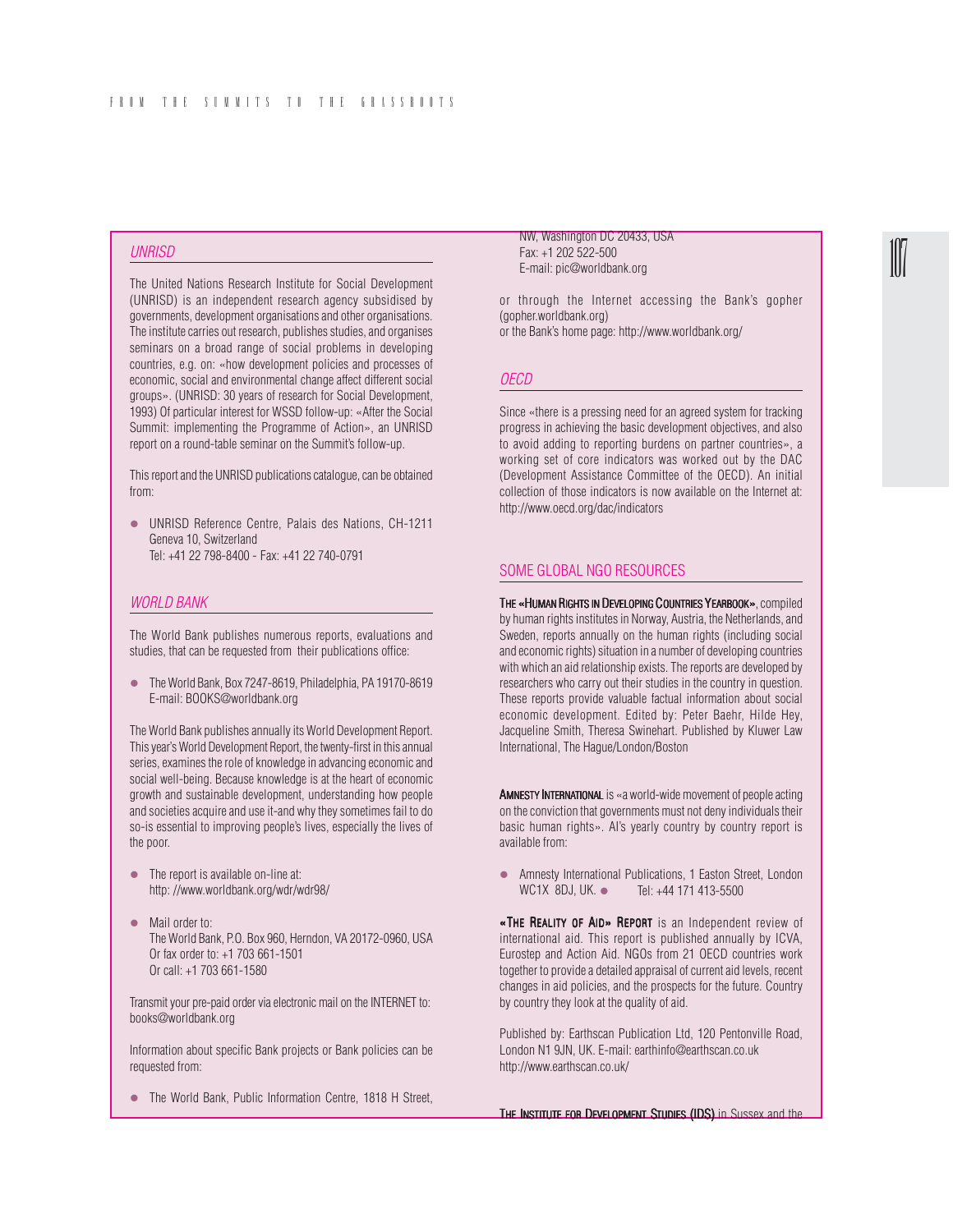Overseas Development Institute (ODI) in London, do a great deal of research on social development.

• Publications: Brighton BN1 9RE, UK Tel: + 44 27 360-6261

INTER PRESS SERVICE (IPS) is an international NGO which «promotes a new global communication strategy by increasing two-way communication as the key to widening democratic participation in social action». IPS' independent global news wire carries news, features and special services on a variety of development issues.

**•** Inter Press Service, Via Panisperna 207, Rome, ITALY 00184 Fax: +39 6 481-7877. E-mail: ipsrom@gn.apc.org

THIRD WORLD NETWORK is «an international network of groups and individuals who seek greater articulation of the needs and rights of the peoples of the Third World, especially marginalized social groups; a fair distribution of the world's resources, and forms of development which are ecologically sustainable and fulfil human needs». TWN publishes regularly news features and books, as well as the monthly magazine «Resurgence» and the fortnightly newsletter on global macroeconomics «Third World Economics». They can be ordered from TWN's secretariat:

- Third World Network, 228, Macalister Road, 10400 Penang, Malaysia. Tel: +604 229-3511, 229-3612 & 229-3713 Fax: +604 229-8106 E-mail: twn@igc.apc.org;/twnpen@twn.po.my
- $\bullet$  TWN-Africa publishes «African Agenda»: TWN-Africa, P.O. Box 8604, Accra-North, Ghana Fax: +233 21 23-1687. E-mail: isodec@ncs.com.gh

Third World Network-Latin America publishes the monthly magazine «Revista del Sur» and the fortnightly «Tercer Mundo Económico»:

● Red del Tercer Mundo, Juan D. Jackson 1136, 11200 Montevideo, Uruguay. Fax: +598 2 401-9222 E-mail: redtm@chasque.apc.org

TWN features are available electronically through the APC networks in the conference <twn.features>, and in Spanish in the conference <redtm.analisis>. Through the Internet, they can be found at: gopher.chasque.apc.org:70/4 and http//www.chasque.apc.org/ redtm/

THE SUNS, SOUTH-NORTH DEVELOPMENT MONITOR is a daily feature service monitoring international negotiations from Geneva.

• Chief Editor and Geneva TWN representative: Chakravarti Raghavan, Room c504, Palais des Nations, 1211 Geneva 10, Switzerland.

#### Fax: +41 22 740-1672. E-mail: suns@igc.apc.org

THE INTERNATIONAL COUNCIL FOR SOCIAL WELFARE (ICSW) is an international non governmental organisation operating throughout the world for the cause of social welfare, social justice and social development. It publishes «Social Development Review» which focuses on the monitoring of governmental and non-governmental action referred to the World Summit on Social Development.

 $\bullet$  More information may be obtained from: ICSW General Secretariat, 380 St-Antoine St.West, Suite 3200, Montreal, Quebec, H2Y 3X7, Canada. Fax: +1 514 987-1557 E-mail: icswintl@ebe.net

#### WEDO THE WOMEN'S ENVIRONMENT AND DEVELOPMENT ORGANISATION

is a global organization actively working to increase women's visibility, roles and leadership in public policy-making through peace, gender, human rights, environmental and economic justice campaigns; through advocacy nationally, regionally, at the United Nations and in international financial institutions; and through local actions.

WEDO has been monitoring UN Conference agreements. With regard to progress made in advancing the Beijing Platform, in March 1998 WEDO published «Mapping Progress» the fifth in a series of WEDO global reports. According to it, there has been an incremental progress by governments in implementing the Beijing agenda and the growing political strength of women's movements across the world. Over 70% of the world's 187 countries have drawn up national action plans or drafts as required by the Beijing Platform. WEDO's in-depth report covers 90 of these 187 countries.

- For further information please contact: Women's Environment & Development Organisation (WEDO) 845 Third Avenue, 15th Floor, New York, NY 10022, USA Tel: +1 212 759-7982 - Fax: +1 212 759-8647 E-mail: wedo@igc.apc.org
- $\bullet$  Information is also available in Internet at: gopher.igc.apc.org:70/00/orgs/wedo/about http://www.wedo.org/

#### DAWN (DEVELOPMENT ALTERNATIVES WITH WOMEN FOR A NEW ERA)

aims at spotting the causes of gender, class and race inequalities, through research, analysis, education and international relations, and works towards the building of alternative views and strategies.

• For further information please contact: DAWN, c/o Women and Development Unit (WAND) UWI School of Continuing Studies, Pinelands, St. Michael Barbados. Fax: +1 809 426-3006